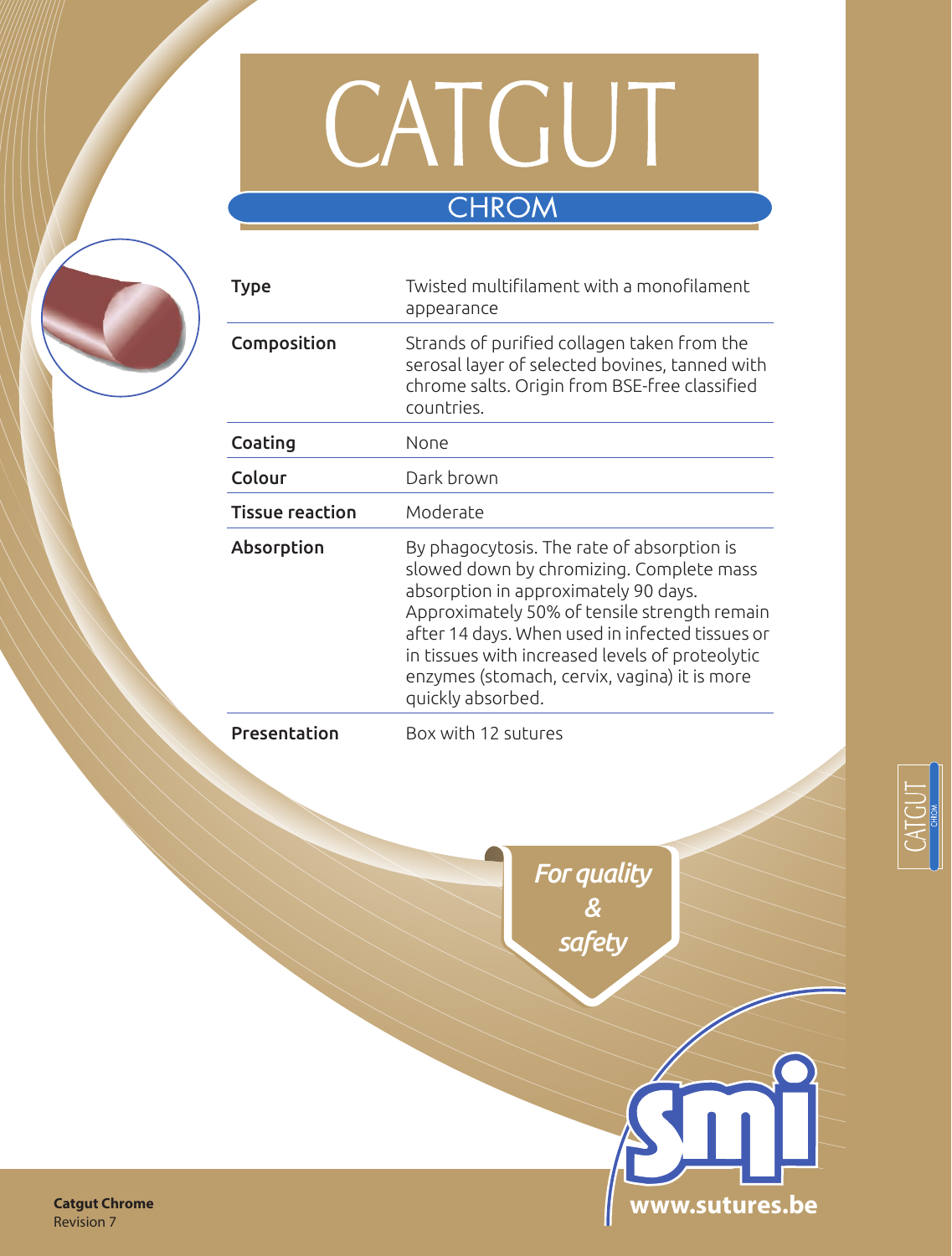

## *CHARACTERISTICS BENEFITS*

- $\boxtimes$  High tensile strength  $\boxtimes$  Excellent tissue support
- $\boxtimes$  Absorption by phagocytosis  $\boxtimes$  Uniform absorption
- 

 $\boxtimes$  Twisted structure  $\boxtimes$  Excellent handling properties High flexibility High tensile strength Excellent knot security

- Soft passage through the tissues without sawing, tissue drag and trauma Excellent knot tie down
- 

 $\boxtimes$  Uniform diameter by centerless

polishing (monofilament appearance)

 $\boxtimes$  Hermetically sealed packing  $\boxtimes$  Guaranteed seal and product sterility

| <b>INDICATIONS</b> | General soft tissue closing<br>and/or ligation |
|--------------------|------------------------------------------------|
| especially in      | General surgery                                |
|                    | Gastrointestinal surgery                       |
|                    | Gynaecology                                    |
|                    | Obstetrics                                     |
|                    | Urology                                        |
|                    | Ophthalmic surgery                             |

### *CONTRAINDICATIONS* Cardiovascular surgery Neurosurgery

Being absorbable not to use when an extended wound support is required.

Caution in patients with delayed wound healing (e.g. compromised immune system).

In the region of infected wounds

Known sensitivities or allergies to collagen or chromium

### 100% 90% 80% 70% 60% 50% 40% 30% 20% 10% 0 0 1 2 3 4 5 6 7 8 9 10 11 12 7 14 21 28 35 42 49 56 63 70 77 84 Week Days

## *TENSILE STRENGTH ABSORPTION*